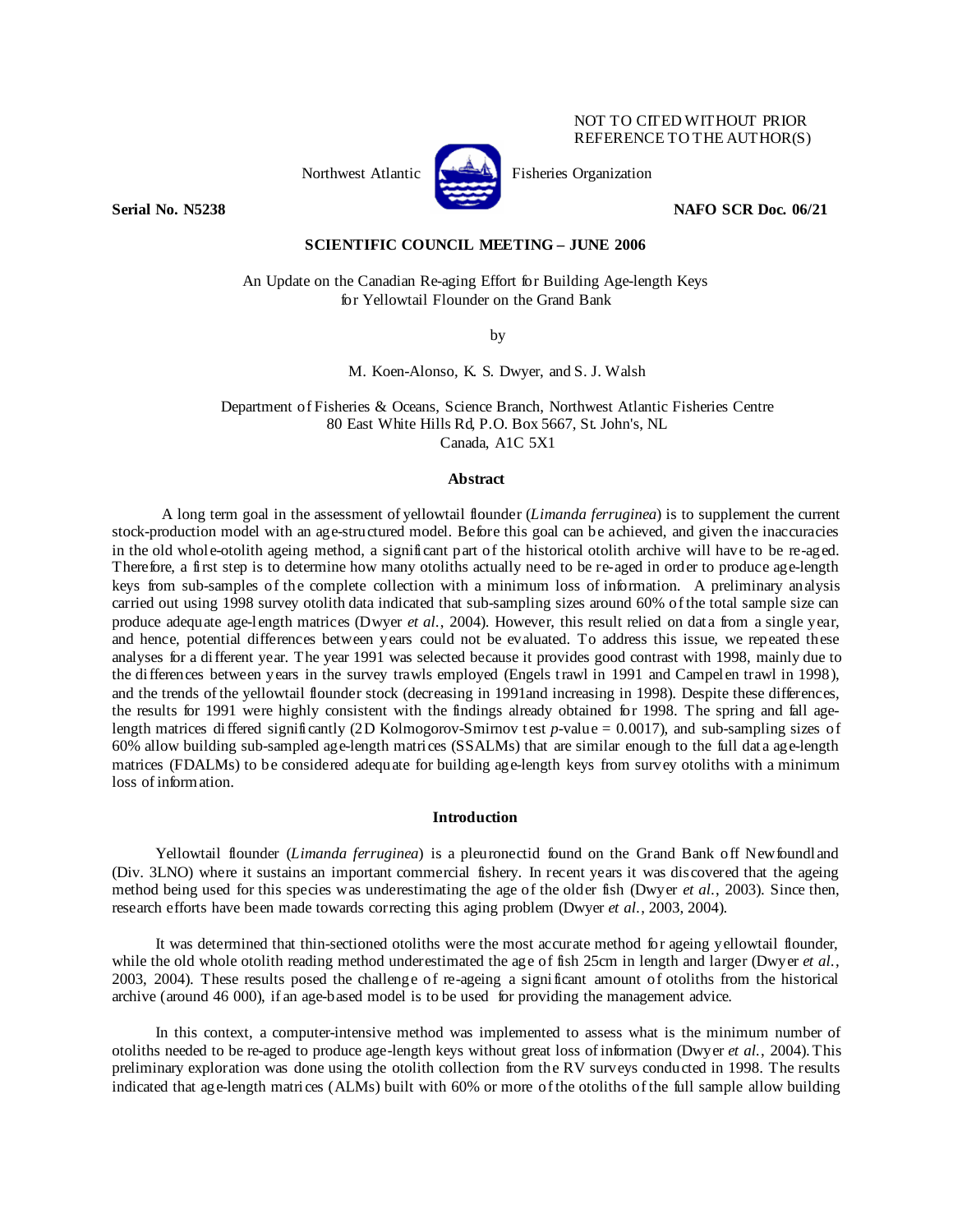ALMs similar enough to the full sample to be considered adequate (Dwyer *et al.*, 2004). Hence, a re-ageing of 60% should ensure a minimum loss of information with a significant reduction of re-aging effort.

However, this result was based on RV surveys from a single year. It is necessary to verify if this figure holds over time. For this reason, the objective of this work is to repeat the analyses using the otolith collection from the RV surveys of 1991.

### **Materials and Methods**

# *Year selection*

The previous analysis was done using 1998 data because that year was the last one where ages were originally obtained using the old whole otolith method (Dwyer *et al*., 2004). Since many factors can affect the agelength composition of the RV sampling, we decided for this second evaluation of the minimum number of otoliths needed, to choose a year that differs as much as possible from 1998. Although this practice will not ensure certainty of the overall results, if will certainly add to the robustness (or lack thereof) of the re-ageing minimum sample size determined from the 1998 data.

In this case, the year chosen was 1991. This year was selected because the overall design of the survey was still similar to 1998 and meets current standards for DFO RV surveys, but the survey trawl employed was different (Engels trawl in 1991 versus Campelen trawl in 1998). The year 1991 is also previous to the lowest stock level for the yellowtail flounder in 1994, and hence, 1991 is part of a downward trend in the stock size, while 1998 is part of an upward trend in the stock, during the recovery from the 1994 minimum.

### *Age determination*

Ages were obtained from all otoliths of yellowtail flounder (Div. 3LNO) from spring ( $n = 501$ ) and fall ( $n =$ 584) 1991 DFO RV surveys. The ages were obtained from the thin-sectioned method and were used to build seasonal full data age-length matrices (FDALMs) (Fig. 1), which were considered "target keys" for the computerintensive simulation analysis. Differences between spring and fall FDALMs were evaluated using the 2D Kolmogorov-Smirnov test (Peacock, 1983; Fasano and Franceschini, 1987) as implemented in ks2d2s Fortran 77 subroutine (Press *et al.*, 1992).

### *Computer-intensive resampling scheme*

We started by assuming that the data used to build an ALM is a random sample from an underlying and unknown age-length bivariate distribution. In the case of comparing two ALMs, we want to know if both ALMs could have been obtained from the same underlying bivariate distribution. This hypothesis can be tested using the 2D version of the Kolmogorov-Smirnov (2D K-S) test (Peacock, 1983; Fasano and Franceschini, 1987; Press *et al*., 1992).

We used the p-values of the 2D K-S test as a measure of the degree of similarity between two ALMs. Larger *p*-values indicate a high degree of similarity, while small values indicate poor agreement, or even statistical differences (*p*-value<0.05).

For each season, random sub-samples of different sizes (without replication) were taken from the full collection of fish with known length (FDALM). Each of these sub-sampled age-length matrices (SSALM) was compared with the FDALM using the 2D K-S test. For each (sub)sample size, we generated 400 independent random samples, and we plotted the median and 95<sup>th</sup> percentile range of the corresponding p-values as a function of sample size. Logically, as sample size increases, the *p*-value will approach to 1 because the sub-samples approach to the full collection, and its variability will also be reduced. However, the shape of this plot and the p-value variability at each sample size provide a simple way of visualizing the trade-offs implied when selecting a given sample size. Most numerical procedures (i.e. resampling and 2D K-S tests) were implemented in Fortran 77. We used plots of the median *p*-values against subsample size to determine the size that produces the desired similarity with the full sample (i.e. a *p*-value close to one with small variability).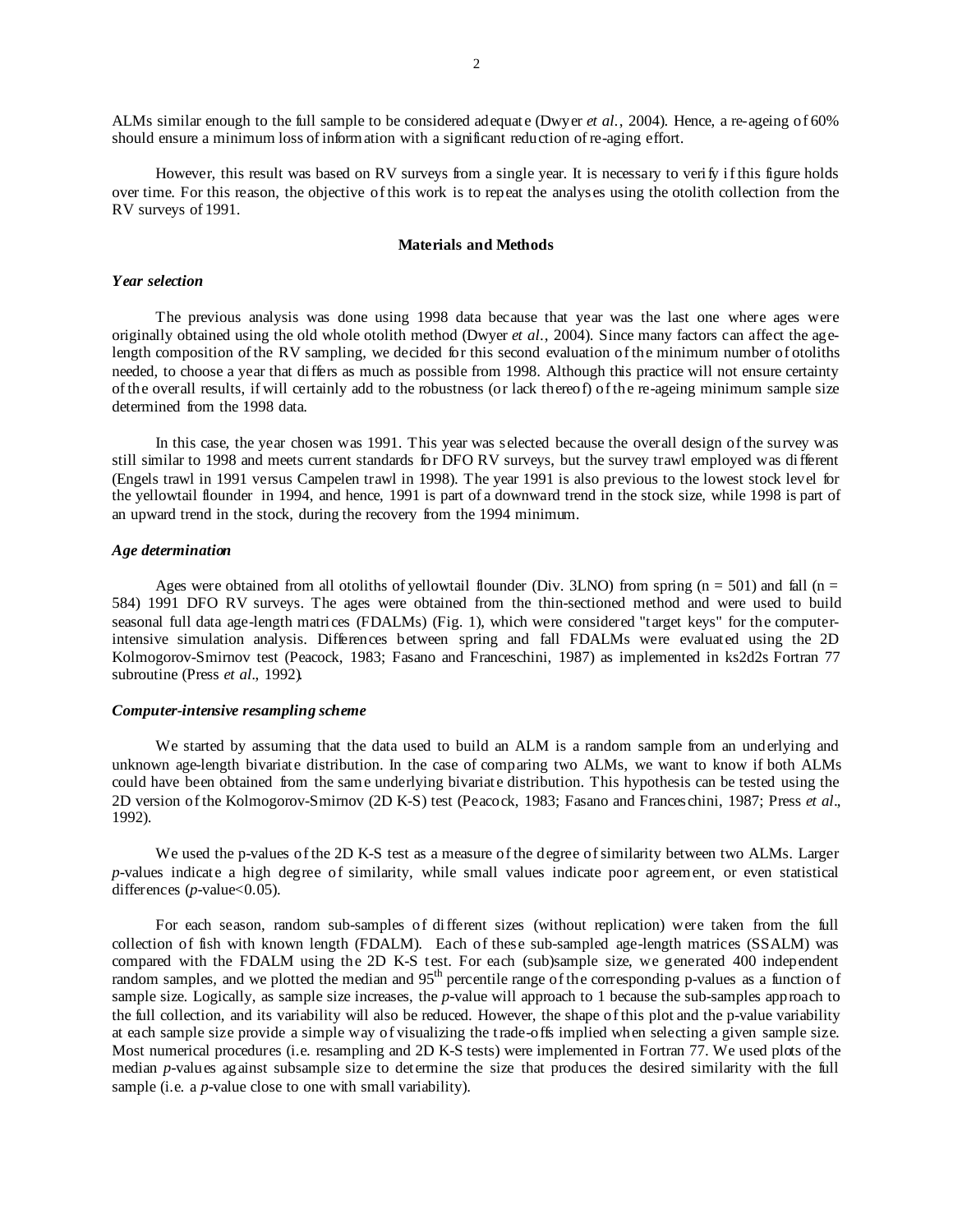# **Results and Discussion**

Figure 1 shows the consensus ages determined by the two age readers from samples taken in the 1991 spring and fall surveys. Unlike the 1998 age readings by the same two age readers, both readers reported difficulties in aging some fish less than 26 cm and as a result some small fish were aged older than expected. These anomalies were not deleted from the analysis and the observed dispersion is simply part of the expected error within the bounds of the methodology.

As it happened for 1998, the 1991 age-length matrices from spring and fall differed significantly (2D K-S test  $d = 0.136$  *p*-value = 0.0017). Based on this result, the computer-intensive resampling scheme was performed separately for each season.

The analyses indicated a high level of consistency between 1991 and 1998 results. For both years, small subsampling sizes  $(\sim10\%)$  produce ALMs that do not differ significantly from their corresponding FDALMs (Fig. 2 and 3). As it also happened for 1998, the results for spring and fall of 1991 indicated that sub-sampling sizes of 60% or more produce ALMs which are highly similar to the FDALMs. These new results indicate that the cut-off point of 60% appears to be fairly robust, suggesting that it can be considered adequate for the re-ageing effort.

Based on all these results, new and old, a sub-sampling size of *circa* 60% of the full data sample size can be considered adequate for building RV-based age-length keys for yellowtail flounder. Now, the work will focused on age-length matrices from the commercial catches to determine their appropriate sub-sampling level using the same methodology. Once these analyses are finished we will be ready to determine the total re-ageing effort required to properly implement age-based management models for yellowtail flounder.

#### **References**

- DWYER, K. S., S. J. WALSH, and S. A. CAMPANA. 2003. Age determination, validation and growth of Grand Bank yellowtail flounder (Limanda ferruginea). *ICES J. Mar. Sci*., **60**: 1123-1138.
- DWYER, K. S., M. KOEN-ALONSO, and S. J. WALSH. 2004. Finding the magical minimum sample size: a computer-intensive approach to minimize re-aging effort to construct age-length keys for yellowtail flounder. *NAFO SCR Doc*., No. 04/49, 11 p.
- FASANO, G., and A. FRANCESCHINI. 1987. A multidimensional version of the Kolmogorov-Smirnov test. Monthly *Notices of the Royal Astronomical Society*, **225**: 155–170.

PEACOCK, J. A. 1983. Monthly Notices of the Royal Astronomical Society, **202**: 615–627.

PRESS, W. H., B. P. FLANNERY, S. A. TEUKOLSKY, and W. T. VETTERLING. 1992. Numerical Recipes in Fortran 77: The art of scientific computing (Second Edition). Cambridge University Press, New York.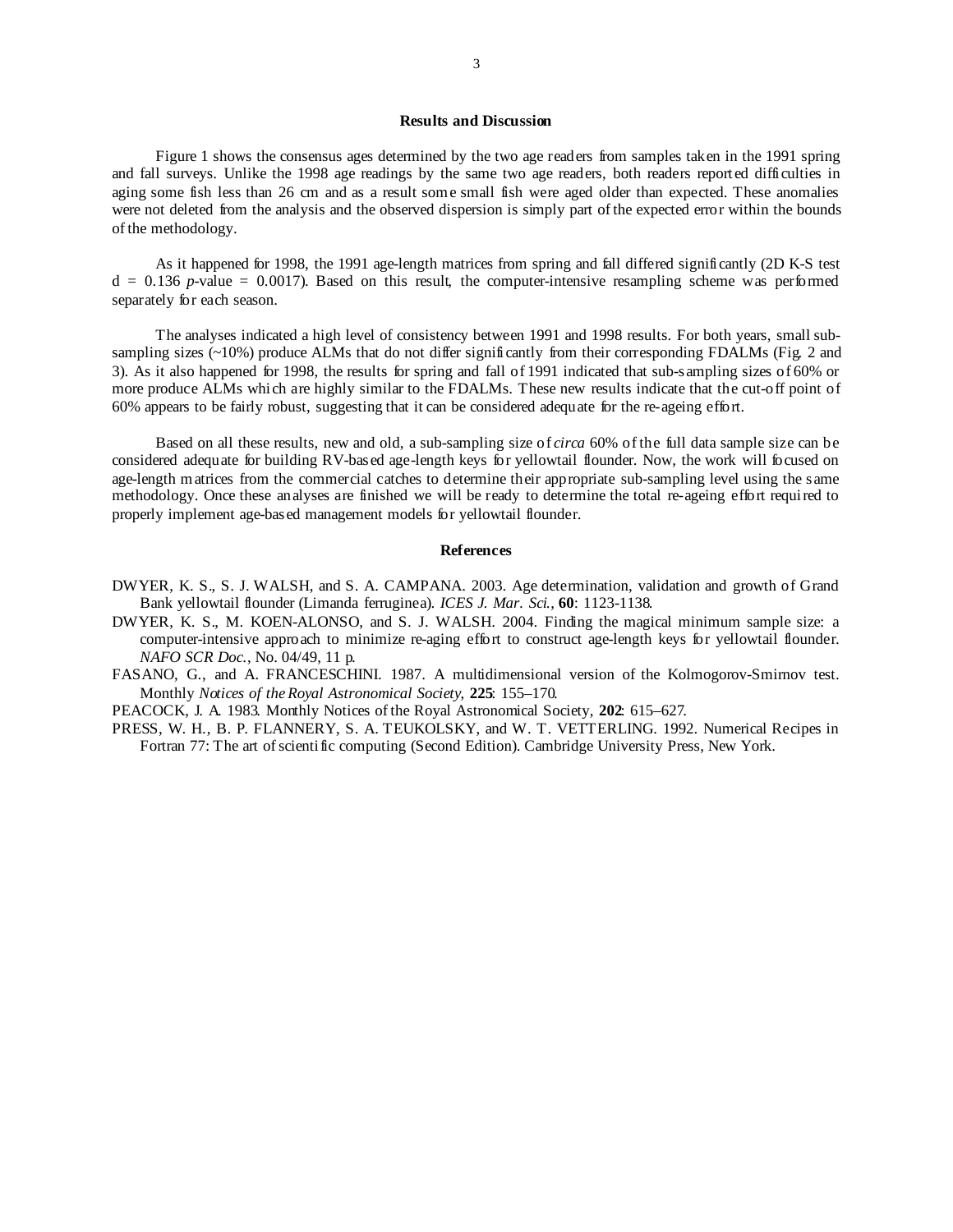

Fig. 1. Age-length data for the spring and fall of 1991 used in this paper.



Fig. 2. Comparisons of the full data age-length matrices (FDALMs) with the sub-sampled age-length matrices (SSALMs) for the springs of 1991 and 1998 using 2D Kolmogorov-Smirnov Tests. Circles and bars correspond to the median and  $95<sup>th</sup>$  percentile ranges at each sub-sample size. Sample replicates = 400 in all cases. The small figures at each sample size indicate the exact percentage of the corresponding full sample. The data for 1998 are from Dwyer *et al.* (2004).